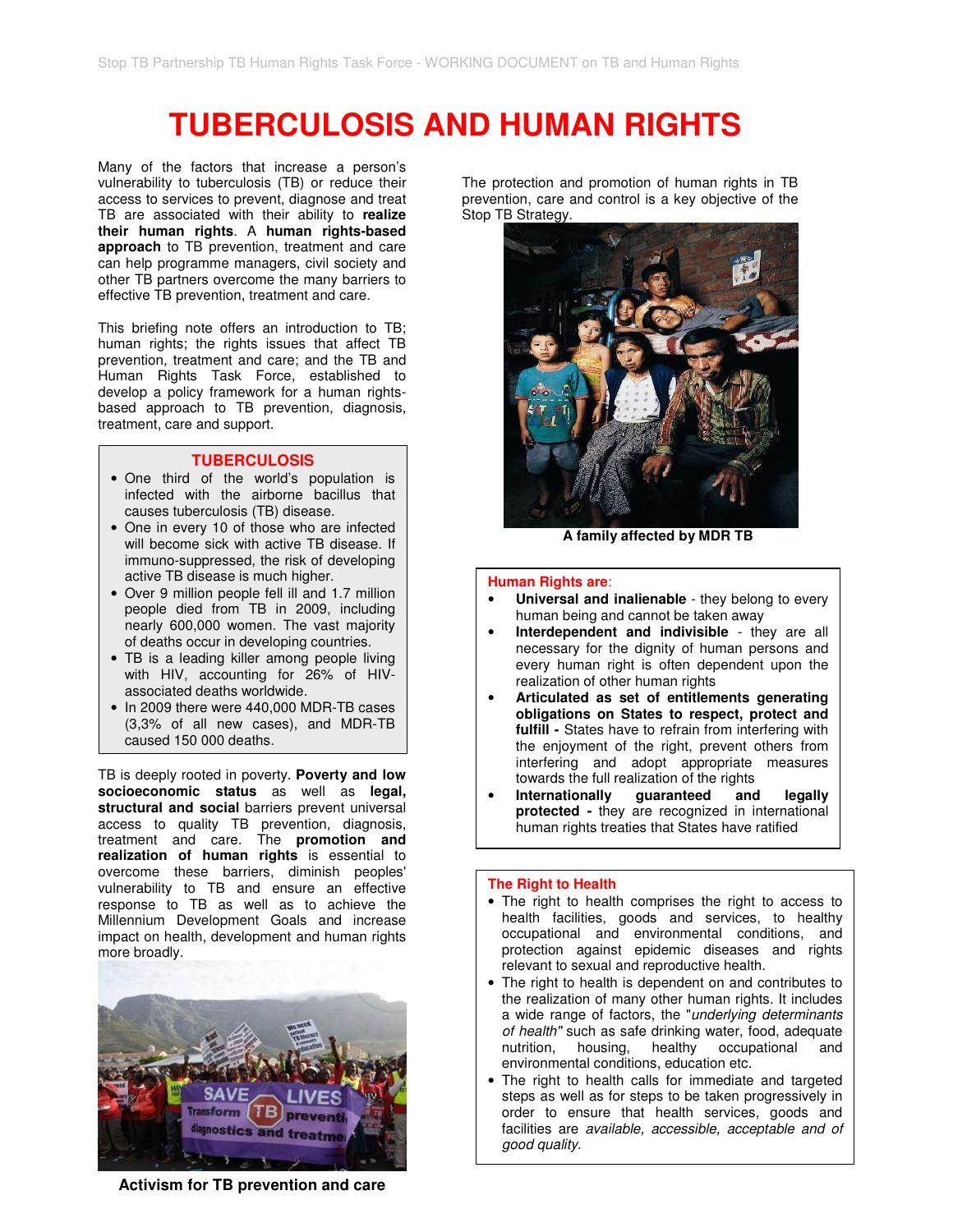# **A HUMAN RIGHTS-BASED APPROACH TO TB**

The following are principles for a **human rights-based approach to TB**, building on the "UN Common Understanding on a Human Rights-based Approach"**:** 

- **Person and affected communities placed at the centre, as equal partners, driving health policy**, providing the individual and groups with the tools to participate and claim specific rights
- **The most marginalized, at risk and vulnerable identified, informed and empowered**, to access TB prevention, treatment and care
- **Dignity assured for patients and those affected**
- **Socio-economic determinants of TB addressed**
- **Human rights implications of TB policy, legislation and programming addressed**
- **Institutional constraints and capacity gaps** that prevent individuals and groups from fulfilling their rights related to TB overcome
- **Integrated and multisectoral response to TB supported** making human rights an integral dimension in the design, implementation, monitoring and evaluation of TB related policies and programmes
- **Accountability tools provided for governments, the international community and civil society** to monitor the progress of all stakeholders in realizing the right to health
- **Platform provided for documenting and sharing best practices, supporting advocacy and social mobilization** around human rights relevant to TB



#### **Figure 1: Links between human rights, preventing TB, and increasing access to TB care and support**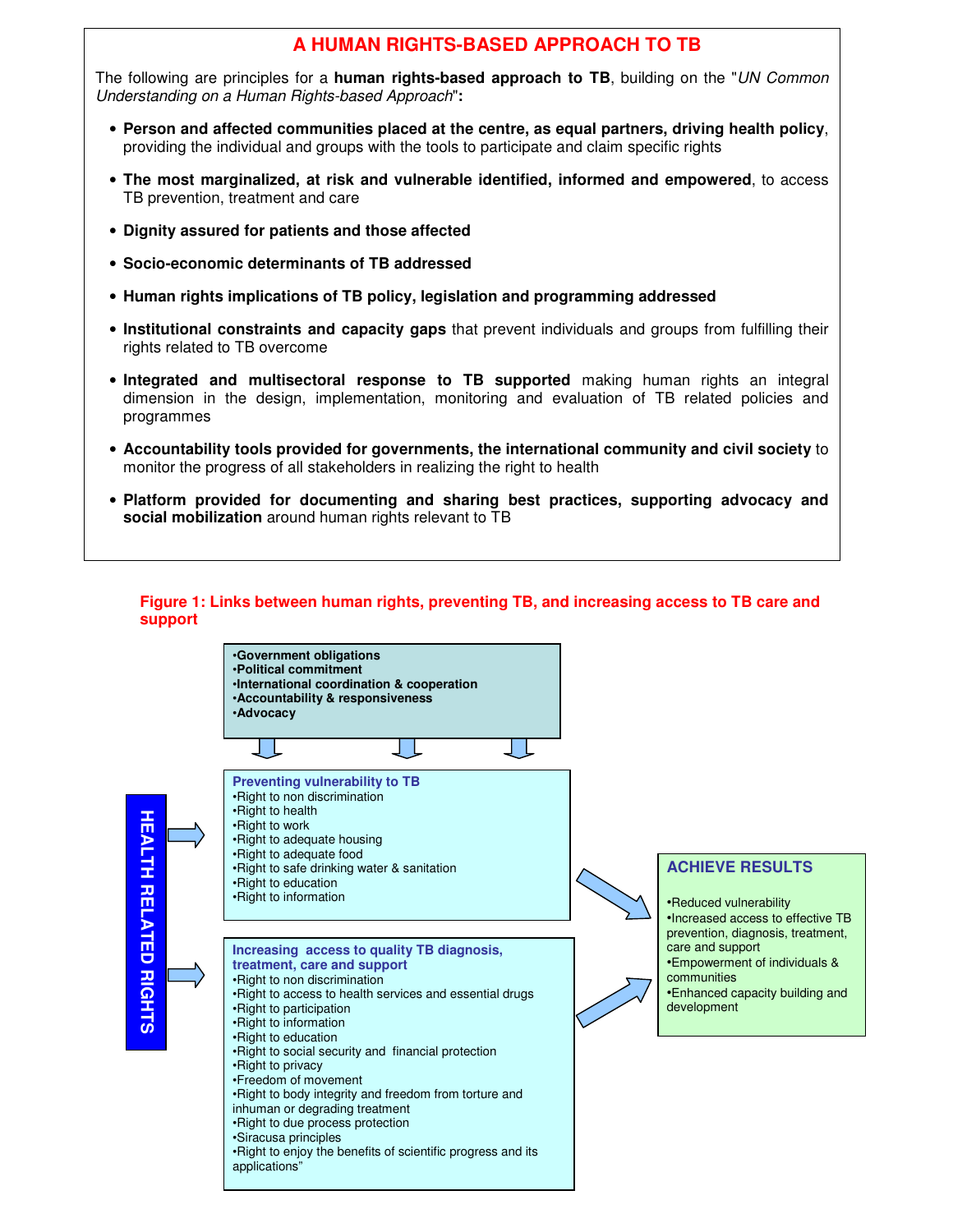# **Human rights issues associated with TB**

**- to be addressed in the Task Force's policy framework** 

#### **Preventing TB**

Many economic, social and cultural rights are strongly interlinked (e.g. lack of education, poor nutrition, poor housing and sanitation, lack of access to quality health services and facilities, lack of employment and social security) and affect people's vulnerability to contract TB. Being ill with TB also increases vulnerability to poverty.

#### **Access to care**

- Effective diagnosis is often hindered by costs, lack of social security or health services, and other barriers associated with seeking care, such as stigma and discrimination, or lack of information and specific public policies.
- Poor quality of care and lack of drug supplies hamper global TB control efforts. Inadequate diagnostic tests and limited resources inhibit early detection resulting in increased transmission and poor health outcomes. The TB detection rate was 63% in 2009.
- In 2009, there were an estimated 0.38 million deaths among TB incident cases who were HIV positive. Early diagnosis among people living with HIV is challenging but vital. In 2009, only 5% of people living with HIV were screened for TB.
- Drug-resistant TB (M/XDR-TB) is man-made. It is associated with poor prescribing, irregular drug supply, inadequate access to quality care, and adherence problems. It does not respond to standardized treatment with first-line drugs. Treatment is long, expensive, uncomfortable and onerous for the patient - often with no option but forgoing family life for 1/2 to 2 years.
- Accessing care can lead to catastrophic expenditures which may contribute to impoverishment for the individual and his or her entire family.



**Women waiting for care in a health centre**

#### **Women**

- TB is among the top three causes of death among women aged 15-44. The 'feminization' of the HIV epidemic has meant an ever greater burden of TB among women. Maternal TB/HIV is an important risk factor for pediatric TB and maternal and child mortality.
- TB can cause infertility if latent bacilli get reactivated and infect the genital tract. Genital TB is always hard to diagnose because of the absence of specific symptoms.
- TB-related stigma and discrimination affect women's access to health care, delaying seeking care.

#### **Prisoners and detained persons**

- Data suggest that TB is the leading cause of death among the world's prisoners.
- Poor prison conditions including overcrowding, poor ventilation, hygiene and nutrition- favor TB transmission and reactivation. Adequate care may be denied.



**Overcrowded prison where TB can spread easily** 

#### **Children**

- The diagnosis of TB is difficult due to non-specific symptoms and problems in confirming the diagnosis.
- Treatment is challenging due to the lack of childfriendly formulations and difficulties in monitoring toxicity.
- In addition to suffering from TB directly, children are severely affected as well as orphaned due to TB among their parents. Children ill with TB are often taken out of school for prolonged period of time, hence their right to education is often also at stake..
- Vulnerable children and youth, such as street children face significant risk of contracting TB associated to poor housing, poor nutritional status, lack of access to care, education and information.

#### **Work place**

- Poor working conditions can greatly exacerbate TB transmission, such as in health care settings, prisons, mines and factories.
- TB diagnosis or a history of TB may lead to loss of work, or inability to get work. People ill with TB may face the tradeoff of pursuing treatment or maintaining their job.

#### **Migrants**

- Migrants in irregular situations often fall to the lower end of the social structure where they may be at risk of TB through poor housing, inadequate nutrition or lack of access to health facilities, information and services., exploitative working conditions
- Migrants may be denied access to diagnosis and treatment for TB because of their legal status. They may avoid accessing health services for fear of deportation and delay seeking treatment because of lack of education and information.
- Continuity of care is often unavailable to forcibly returned migrants.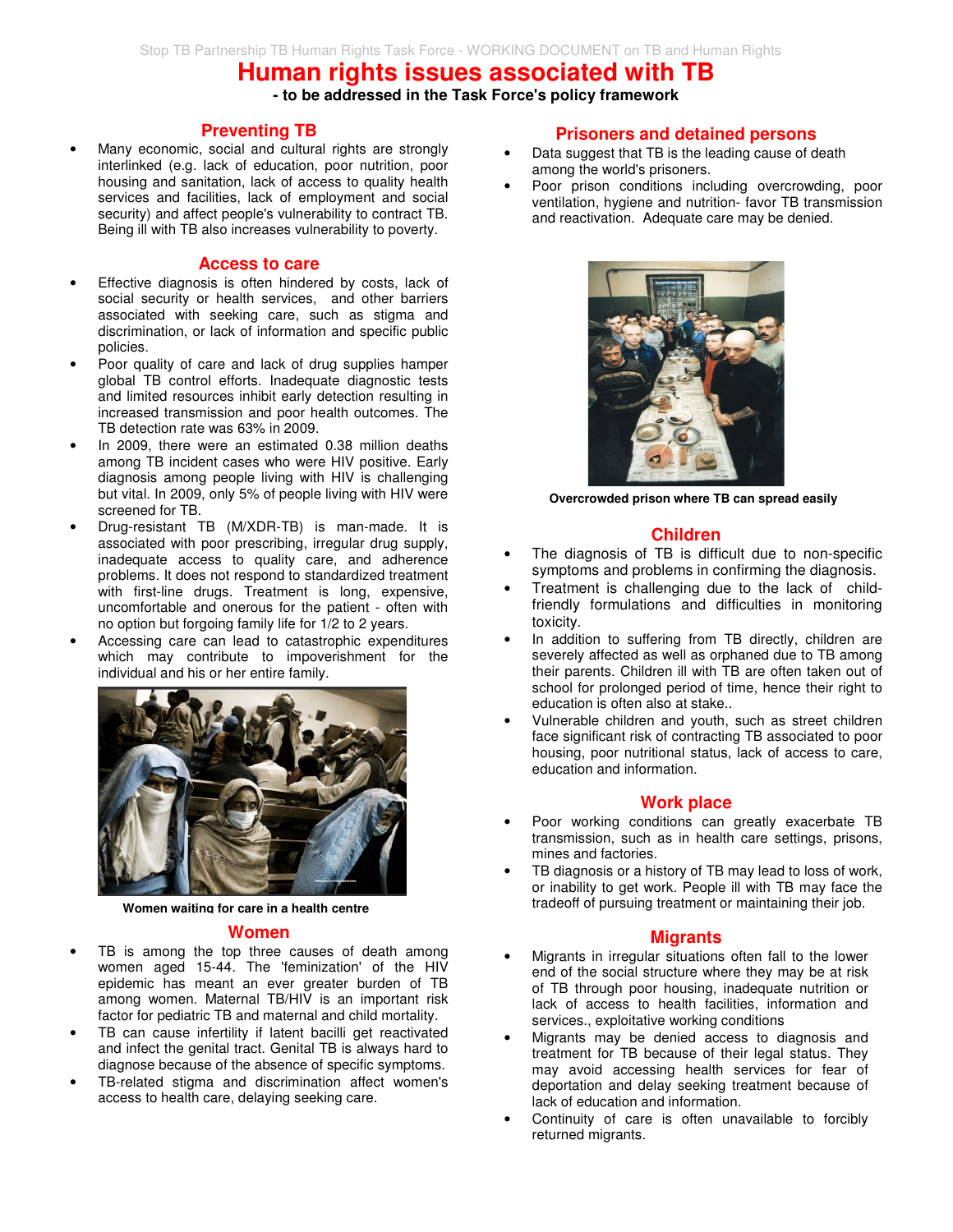#### **Refugees**

- High risk of developing TB associated to poor nutritional status and sanitation, stigma, crowded living conditions, poor access to care, education and information and other coexistent illness. Lack of legal status can increase refugees' vulnerability to TB and may lead to denial of services, access to information and education
- Ensuring appropriate TB treatment and control may be difficult due to changing emergency situations and labile refugee population.

#### **Internally displaced people**

TB Prevention, diagnostic and continuity of care is often neglected in the context of protracted humanitarian emergencies

#### **Indigenous peoples**

• High TB rates and lack of access to care compounded by poverty, discrimination, poor education inadequate nutrition and housing.

#### **People who use drugs**

- TB risk is increased in people who use drugs regardless of HIV status.
- Drug use is often associated with poverty, discrimination, criminalization of drugs, unemployment, homelessness and lack of access to social services.

#### **People who use alcohol**

The harmful use of alcohol is a significant risk factor for TB. Treatment may be wrongly denied due to a perceived potential for individuals to drop-out of care.

#### **Patients involuntarily detained**

• Involuntary detention and/or treatment may be imposed for persons being tested or treated for TB without due process or justification, inhibiting rights and carrying important social and economic impacts.



**A guard at an MDR-TB hospital** 

# **Stop TB Partnership Human Rights and TB Task Force**

In order to advance a rights- based approach to TB prevention, care and support, the Stop TB Partnership has established a TB and Human Rights Task Force. The Task Force comprises representatives of major stakeholder constituencies from affected communities and risk groups, UN agencies, human rights organizations, civil society organizations, health and human rights experts and development partners.

**Aim:** to advance the protection and promotion of human rights, in pursuit of universal access to TB prevention, diagnosis, treatment, care and support so as to advance health, development and effective TB response, including for the most vulnerable, through the implementation of rights-enhancing policies, strategies and programming.

#### **Task Force objectives:**

- 1. Develop an evidence-based policy framework for a rights-based approach to TB prevention, diagnosis, treatment, care and support
- 2. Develop and implement a strategic agenda to pursue a rights-based approach through a wide range of stakeholders
- 3. Mainstream human rights approach in Stop TB Strategy, Global Plan and Stop TB efforts
- 4. Advocate for adoption by other constituencies beyond TB
- 5. Mobilize resources
- 6. Monitor and evaluate first actions

This work is aligned with the new WHO 'Guidance on ethics of tuberculosis prevention, care and control' http://www.who.int/tb/features\_archive/ethics/en/index.html

#### **Secretariat Contacts:**

Diana Weil (WHO) weild@who.int Alasdair Reid (UNAIDS) reida@unaids.org

**Task Force website:** http://www.stoptb.org/global/hrtf/